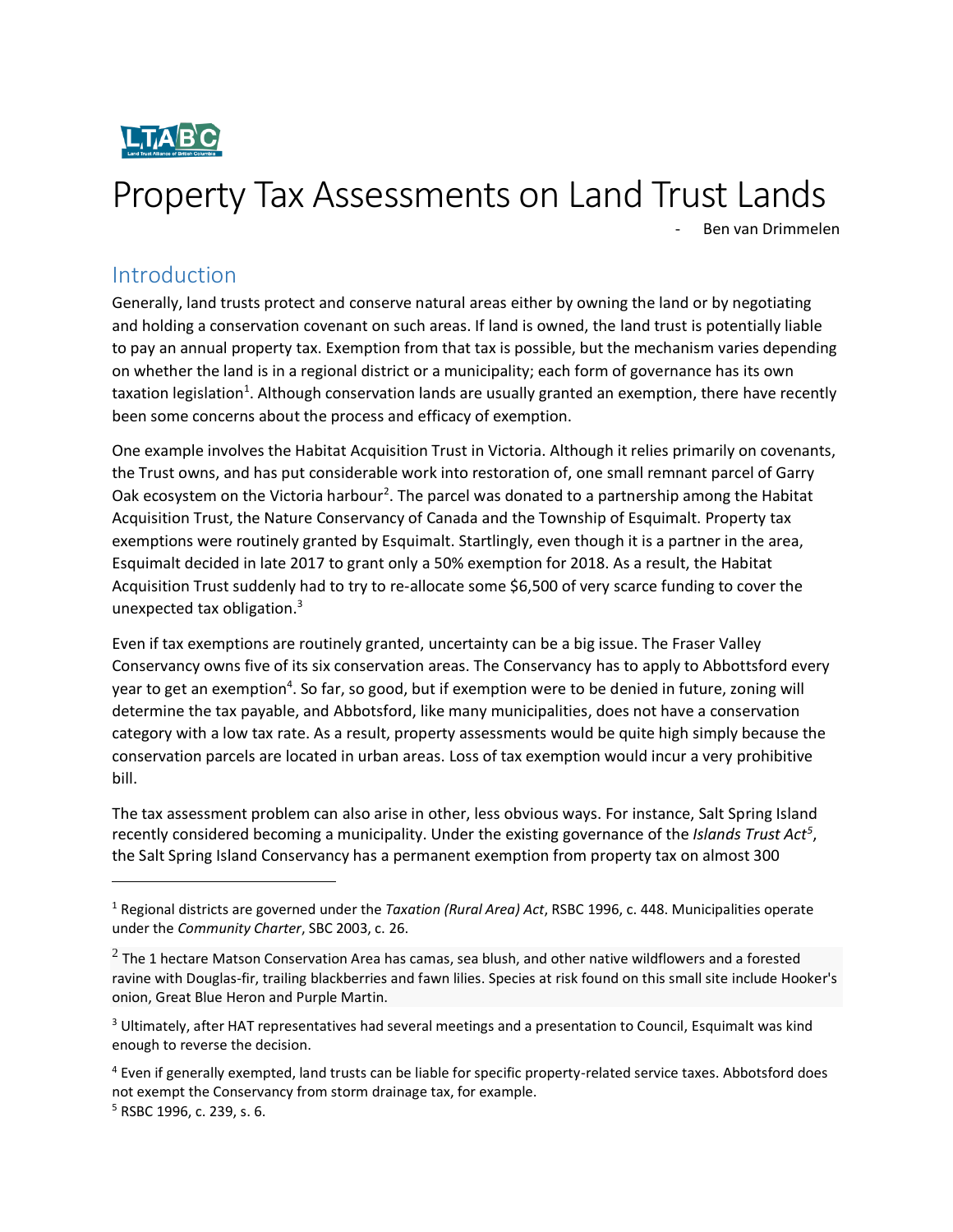hectares of nature reserves, saving \$50,000 or more per year. However, if the Island became a municipality, it would be regulated under the *Community Charter*. Some municipal councils decide to exempt but others do not, so local governance suddenly became a major financial concern for the Conservancy. Even if a future municipal council decided to continue to grant an exemption, the *Community Charter* does not allow a municipal council to grant a permanent exemption; council would have to decide on an annual or multi-year basis. Even with a multi-year exemption, council could do so for a maximum 10-year period.

Property tax exemption is therefore a subtle but serious potential issue for land trusts that own or occupy land, wherever located. This article will briefly describe the law's exemption provisions and how to improve the likelihood that land trusts' conservation lands will remain exempt from the significant burden of property tax.



 $\overline{a}$ 

#### Property Assessment Laws

As a starting point, every property owner in the province must pay property taxes unless specifically exempted by provincial statute. The imposition and administration of property taxes depends on the location of the land:

- 1. If a land trust owns or leases property in a city, town, district or village<sup>6</sup>, it is in one of 162 municipalities. <sup>7</sup> The *Community Charter* applies, and section 197 authorizes councils to impose property taxes each year on all land and improvements in the municipality that are not exempt under the *Charter* or another tax-related Act.
- 2. If the property is not in a city, town, district or village, it is in a rural area. There, the *[Taxation](http://www.qp.gov.bc.ca/statreg/stat/T/96448_01.htm)  [\(Rural Area\)](http://www.qp.gov.bc.ca/statreg/stat/T/96448_01.htm) Act* applies, which provides for the province's Surveyor of Taxes to collect taxes both for provincial services and on behalf of other organizations such as regional districts<sup>8</sup>, improvement districts<sup>9</sup> and the Islands Trust. Those forms of local government do not

<sup>6</sup> Section 10 of the *Local Government Act* (see footnote #8 for citation) states that a municipality is a village if the population is not greater than 2,500, a town if the population is greater than 2,500 but not greater than 5,000, and a city if the population is greater than 5,000.

<sup>&</sup>lt;sup>7</sup> Contact information for the 162 municipalities in BC is available at [https://www.civicinfo.bc.ca/municipalities.](https://www.civicinfo.bc.ca/municipalities)

<sup>&</sup>lt;sup>8</sup> Contact information for the 28 large regional districts (which span nearly the entire geographic area of the province) is available at https://www.civicinfo.bc.ca/regionaldistricts.

 $^9$  Improvement districts are local authorities responsible for providing services for the benefit of the residents in a community. They vary considerably in size, from small subdivisions to larger communities, and are usually located in rural areas of British Columbia.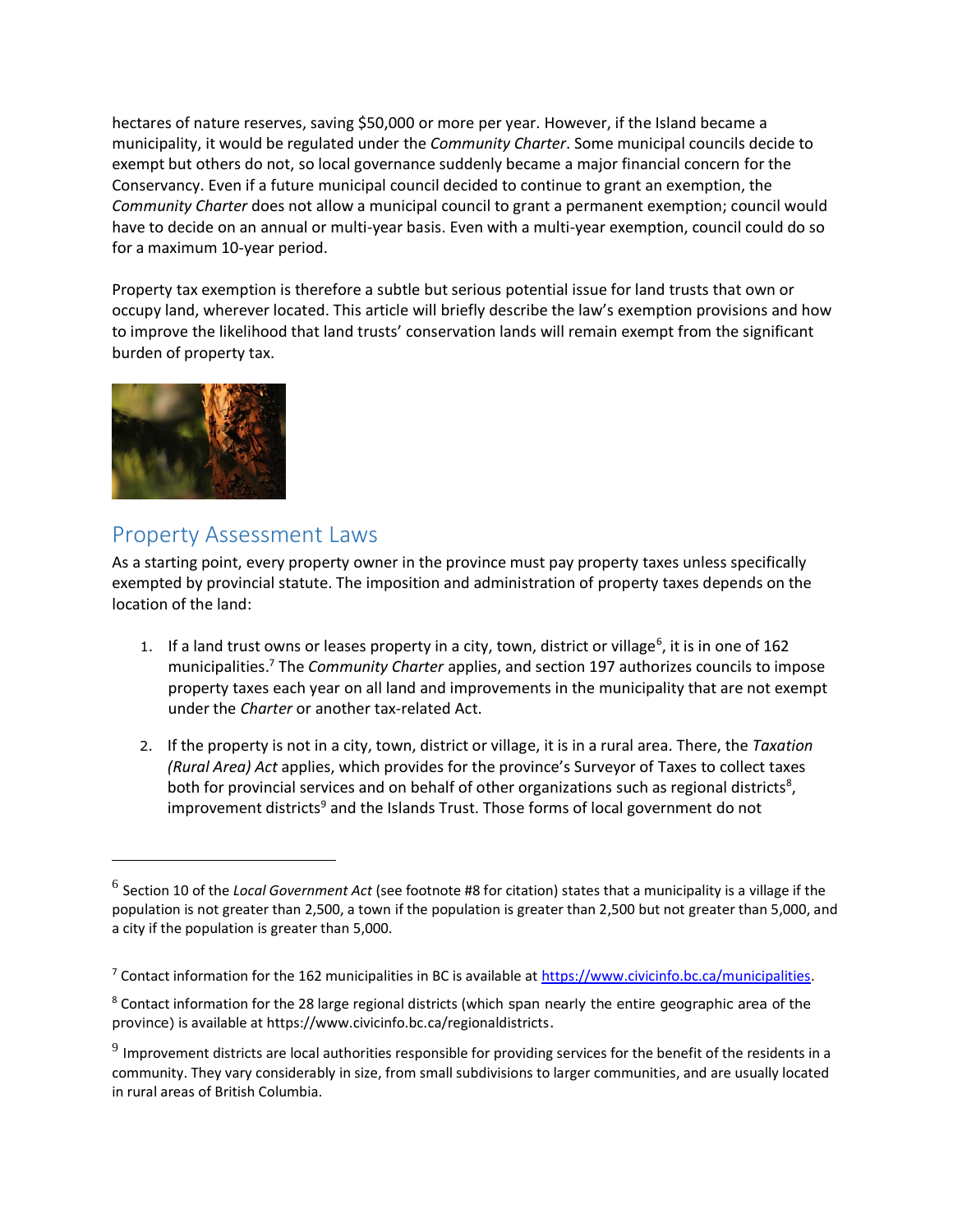themselves have tax collection power but the *[Local Government Act](http://www.qp.gov.bc.ca/statreg/stat/L/96323_24.htm#part24_division4.2)<sup>10</sup>* lets regional districts recover costs of specific services (such as building regulation, fire and health protection, drainage and sewerage, waste management and animal control) through property taxes.

3. If the property is on one of the Salish Sea islands that are within the Islands Trust area<sup>11</sup>, a slightly different regime applies under the *Islands Trust Act*. The Trust has some of the powers of a municipality and some of a regional district. It can pass bylaws to regulate the development and use of land but for property taxation the provisions of the *Local Government Act* generally apply. However, there is one unique variation; this statute allows a partial tax exemption for natural areas; it is described below.

Property tax exemptions are listed in the *[Community Charter](http://www.qp.gov.bc.ca/statreg/stat/C/03026_00.htm)*, the *[Taxation \(Rural Area\) Act](http://www.qp.gov.bc.ca/statreg/stat/T/96448_01.htm)*, the *[Local](http://www.qp.gov.bc.ca/statreg/stat/L/96323_24.htm#part24_division4.2)  [Government Act](http://www.qp.gov.bc.ca/statreg/stat/L/96323_24.htm#part24_division4.2)* and the *Islands Trust Act*:

 Section 220 of the *Community Charter* lists property categories that are automatically exempt from property taxation - properties such as schools and universities, public libraries, places of public worship and hospitals. Significantly, there is no such exemption for properties that are used for conservation or general community benefits. However, there are also permissive (discretionary) tax exemptions under the *Community Charter* whereby municipalities can exempt certain properties from taxation for a specified period of time.

Generally, properties owned by a charitable or philanthropic organization can receive such permissive tax exemptions. Specifically, section 224 of the *Community Charter* allows municipal councils to exempt land owned by a charitable or not-for-profit corporation. However, subsection (4) limits the term of such an exemption to a maximum period of 10 years. Section 225 provides a special category for "eligible riparian $^{12}$  property" with no set time limit. Land owned by a land trust could in some cases meet the criteria: it must be riparian land and must have a covenant on it with the municipality as a covenantee. Exemptions for eligible riparian property are set by municipal bylaws and the municipalities are allowed to specify the term os such an exemption.

- The *[Local Government Act](http://www.qp.gov.bc.ca/statreg/stat/L/96323_24.htm#part24_division4.2)* allows no automatic exemptions; all exemptions in that statute are discretionary. Section 391 gives regional district boards the discretion to pass bylaws to exempt various types of property, including schools and universities, places of public worship and hospitals. Section 392 also allows exemptions for heritage properties. These exemption must be renewed annually unless residents vote to allow an exemption for a longer period, up to a maximum of 10 years. Section 394 has similar provisions as the *Community Charter* for regional districts in regard to "eligible riparian property", but this exemption must be renewed annually (unless residents vote to allow an exemption for a longer period, up to a maximum of 10 years).
- $\checkmark$  The *Taxation (Rural Area) Act* automatically exempts some twenty five categories of land in regional districts. Section 15 (q) is highly significant for land trusts; it exempts land and

l

<sup>10</sup> RSBC 2015, c. 1, s. 378.

 $11$  The area includes 13 major islands and more than 450 smaller islands and waters between the BC mainland and southern Vancouver Island as far north as Comox.

<sup>&</sup>lt;sup>12</sup> "Riparian" property is property located on the bank of a natural watercourse such as a river. It can also include property alongside a lake or tidewater.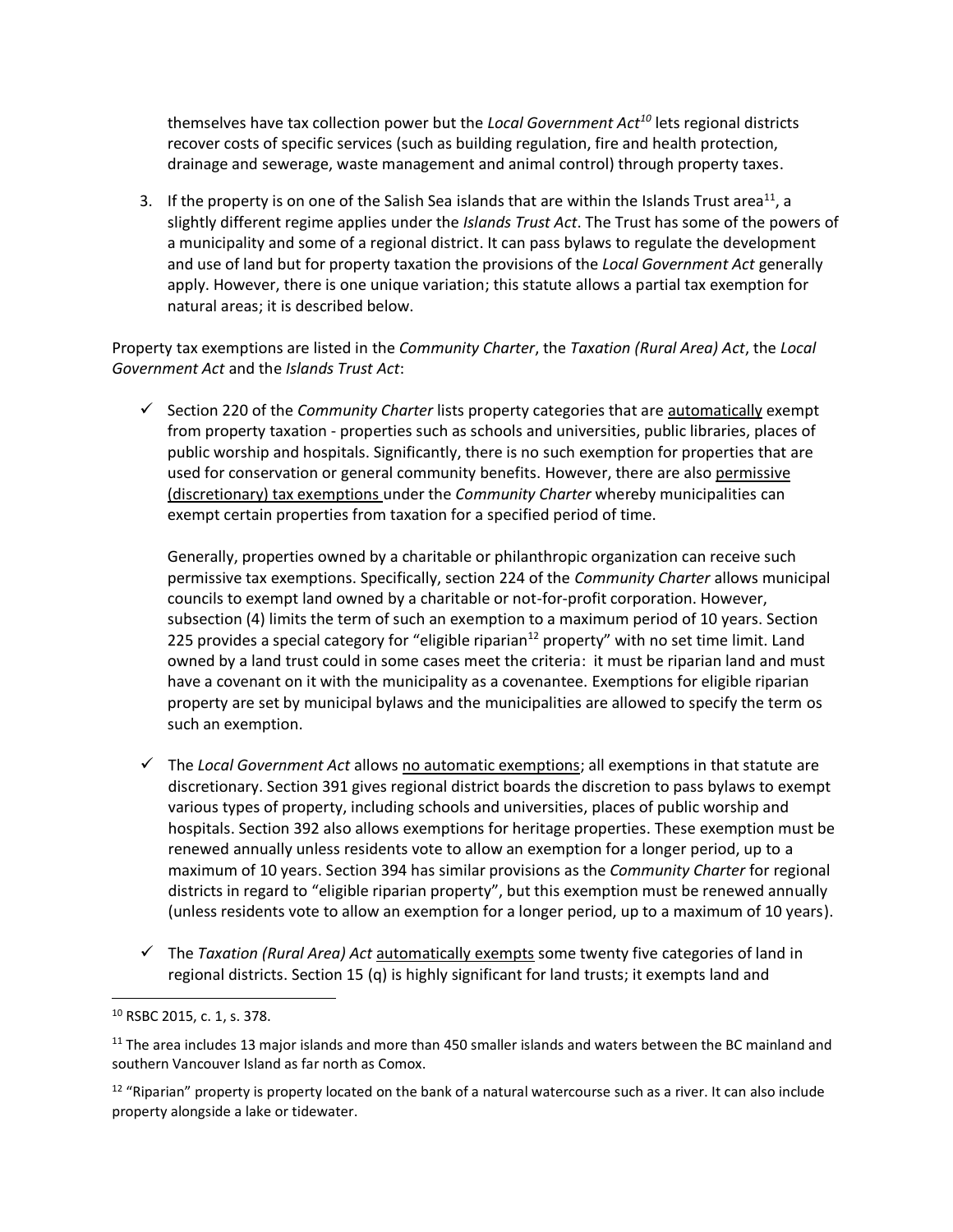improvements if owned or occupied and used exclusively by a non-profit organization for activities that benefit the community. (Recall that such an exemption is absent from both the *Community Charter* and the *Local Government Act*.) The *Taxation (Rural Area) Act* does not provide for permissive exemptions. This may not be of concern to land trusts because their properties are likely to qualify for automatic exemption under section 15 (q).

 The *Islands Trust Act* requires the Trust to preserve and protect the trust area and environment. Accordingly, Part 7.1 allows the Trust to pass bylaws (subject to consent by the relevant municipality or regional district) that designate areas for "natural area tax exemption", another permissive exemption. This is a fully voluntary program which offers 65% tax exemption for land which is protected by a conservation covenant held by the Islands Trust Fund Board. Qualifying land must have special features such as undisturbed natural areas with important ecosystems. The exemption lasts indefinitely, until and unless the designation is cancelled.

In summary, there is a confusing and diverse list of automatic and permissive exemptions from property tax that can affect land trusts that own land. Which regime applies depends entirely upon where the land is located – whether in a municipality or in a rural area and, if in the latter, whether the land is in a regional district or not, with special provisions for property in the Islands Trust area. The following section outlines the processes required to get an exemption.



## Getting and maintaining an exemption

Given the diversity of tax exemption provisions, each land trust must first determine which form of local government (Island Trust, a municipality, a regional district, etc.) regulates each owned property. Then, the land trust needs to determine each jurisdiction's tax exemption procedures.

Most municipalities provide the necessary information on their website. For example, Abbotsford's website [\(https://www.abbotsford.ca/city\\_services/property\\_taxes/permissive\\_tax\\_exemption.htm\)](https://www.abbotsford.ca/city_services/property_taxes/permissive_tax_exemption.htm) explains that permissive exemptions are allowed under s. 224 of the *Community Charter* and outlines eligibility criteria. The site links to relevant policy, sets out (firm) application deadlines and links to application forms. Finally, the site explains that applications for exemption are required annually.

Regional district websites don't deal with property tax exemptions; they are not authorized to make permissive exemptions. Instead, land trusts in regional districts would need to rely on the automatic exemption under section 15(q) of the *Taxation (Rural Area) Act*. Sparse details of the requirements for qualification for exemption, or confirmation of exemption, can be found at the website for the Surveyor of Taxes [\(https://www2.gov.bc.ca/gov/content/taxes/property-taxes/annual-property](https://www2.gov.bc.ca/gov/content/taxes/property-taxes/annual-property-tax/understand/location/rural-area)[tax/understand/location/rural-area\)](https://www2.gov.bc.ca/gov/content/taxes/property-taxes/annual-property-tax/understand/location/rural-area). The site gives some examples of exempt types of property, but does not highlight subsection 15(q), the category of "land owned and used exclusively by a non-profit organization for activities that are of demonstrable benefit to all members of the community".